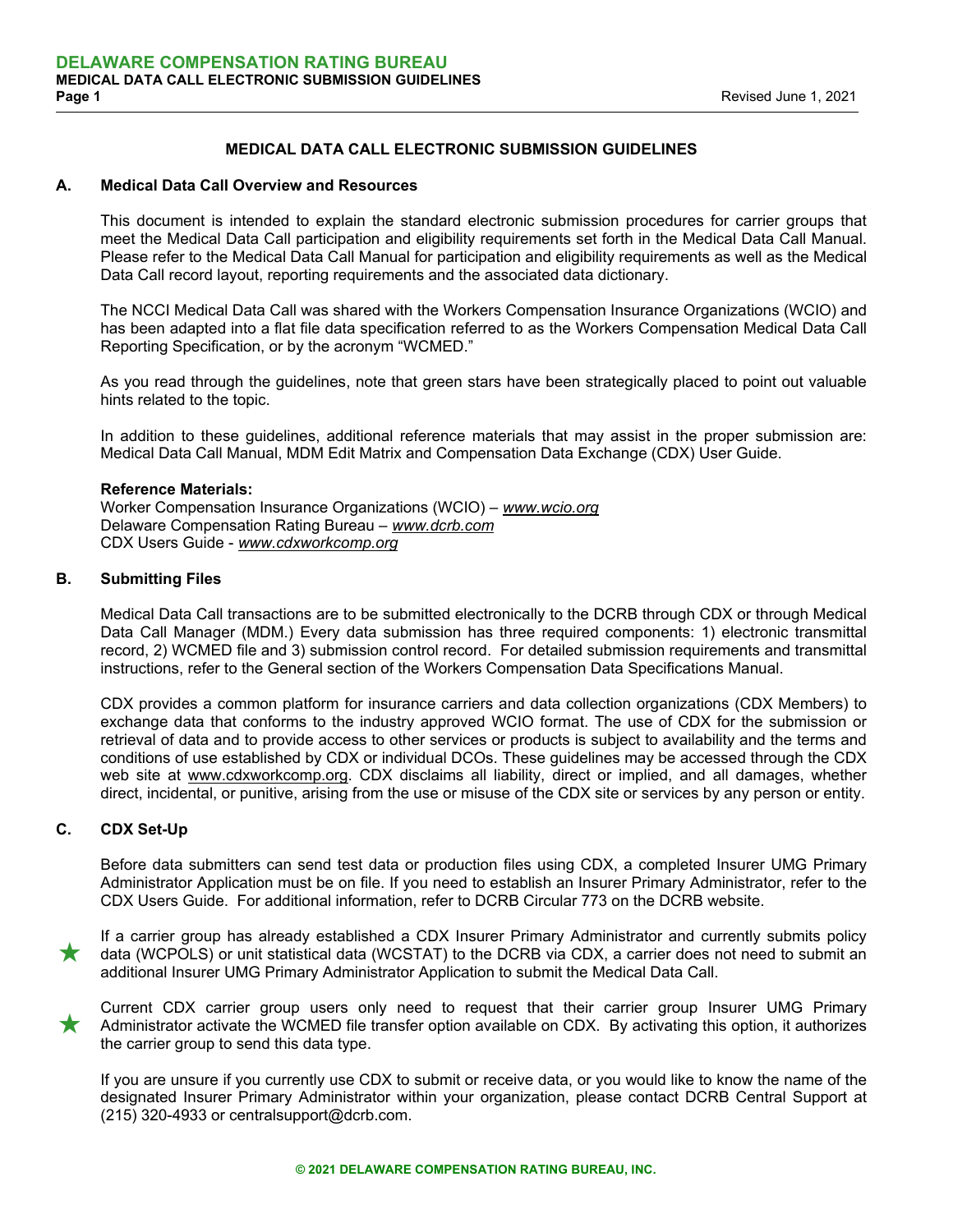Note that for carriers that use a Third Party Administrator (TPA), bill review vendor, or pharmacy vendor, the DCRB requires the CDX permission(s) to be handled through the standard TPA user setup within CDX. This means if you have vendors that report, you must have them set-up by your Insurer UMG Primary Administrator and/or the TPA UMG Primary Administrator.

 It is the Insurer Primary Administrator's responsibility to administer TPA rights for their UMG. TPA organizations must be approved by the Insurer Primary Administrators for application access and transfer permissions. The TPA Primary Administrator has the ability to create and maintain TPA Users including setting up transfer permissions for CDX products and application access.

# **D. Submitting a Test File**

 Testing consists of the data provider creating a WCMED test file, file acceptance by CDX or MDM, file acceptance by the DCRB, and a quality review of the accepted file.

# **1. Creating a Test File**

 Data providers must submit a file of detailed medical transactions. The data can be either current, live data or a set of historical data from the data provider's systems.

 An **Electronic Transmittal Record (ETR)** and a **File Control Record** must be included in the test submission. The ETR must appear as the header record and the File Control Record must appear as the trailer record. To ensure that the entire file is properly formatted, refer to the Medical Data Call Manual and to the WCIO WCMED data specification. For test files, the Submission Type Code (position 64) of the ETR must be valued as "T" for test submission. For further information on the ETR format, refer to the WCIO Workers Compensation Data Specifications Manual, under the General section, where the format is detailed within the Universal [Electronic](https://www.wcio.org/Active%20DSM/GENERAL.pdf#page=23) Transmittal section. Click on this link to view the Electronic Transmittal Record layout.

 A single WCMED file should be submitted for testing. The test file should include original, cancellation and replacement types of transactions. Note that when test cancellations or test replacements are sent, these transactions must correspond on the key fields to the test original transactions contained in the test file submitted.

The Medical Data Call files utilize the same CDX file naming convention used for all other DCRB products,<br>e.g., WCPOLS and WCSTAT files. The first two positions of the file name must be "MC" for Medical Data Call or "MK" for Key Field Change and all other parts of the naming convention remain the same as other products. The following is an example of how to create the file name using the CDX file naming convention.

**MCEP\_SSSSC\_RRRRR\_CCYYMMDDHHMM.FFF**  Where:

**MC = Type of Data**  MC = WCMED – Medical Call Data MK = WKMED – Medical Call Key Field Change Records

**E = Source**   $E = EDI$ D = Direct FTP  $M = E$ -mail

**P = Data Type**  P = Production  $T = Test$ **\_= 1 underscore delimiter** for readability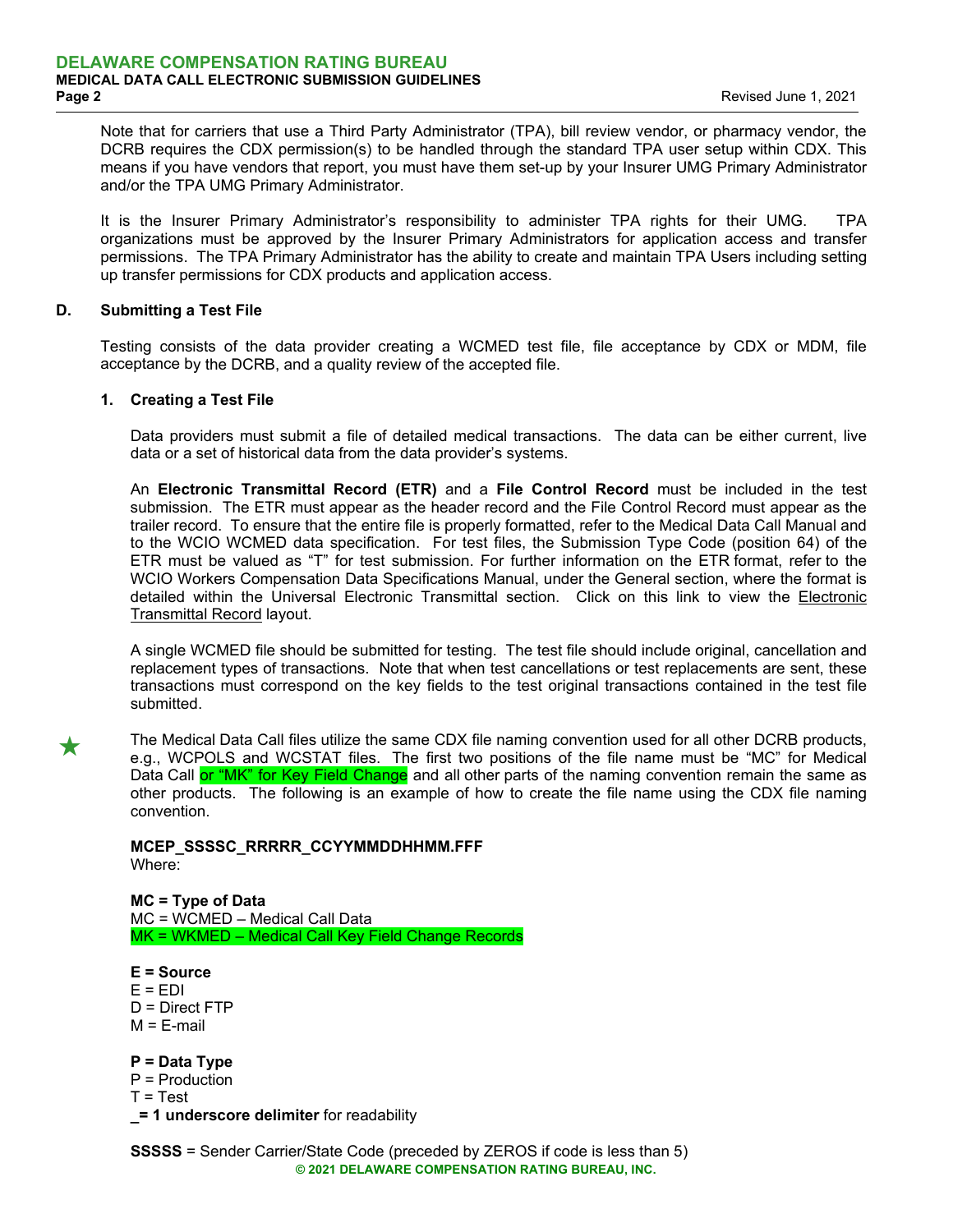#### **C = Sender Type**

C = Carrier  $T = TPA$  $D = DCO$ **\_= 1 underscore delimiter** for readability

**RRRRR** = Receiver Carrier/State Code (preceded by ZEROS if code is less than 5) **\_=1 underscore delimiter** for readability

#### **CCYYMMDDHHMM = Submission Date/Time**

 $CC =$  Century (i.e., 20)  $YY = Year (i.e., 03)$  $MM = M$ onth (i.e., 01 thru 12)  $DD = Day (i.e., 01$  thru 31) HH = Hour (on a 24-hour clock [i.e., 01 thru 24]) MM = Minute (on a 60-minute hour [i.e., 01 thru 60])

**FFF = File Extension** 

BIN = Binary  $TXT = Text$ 

Please refer to the CDX Users Guide located at www.cdxworkcomp.org for further information.

# **2. File Acceptance by CDX and MDM**

 CDX or MDM is the first step in the electronic file transfer process. CDX or MDM will electronically deliver your Medical Data Call (WCMED) file to the DCRB. CDX or MDM will assess basic file acceptance guidelines. Edits will consist of checking for the presence of both an electronic transmittal record and a file control record which are needed to validate the record count and to grant the authority to send the WCMED file via CDX or MDM.

Note: When sending the File Control Record, it is required to be at the end of the file. The data submission should have the ETR as the first record, then the medical data records, and finally the File Control Record as the last record in the file.

 If the WCMED file is in order, the file will then be routed to the DCRB. CDX will automatically generate one email message when the file is received by CDX and a second email message when the file is successfully received by the DCRB. MDM will send a processing receipt.

# **3. File Acceptance by the DCRB**

 When CDX or MDM routes the file to the DCRB, the DCRB will check that the file meets file acceptance edits listed in the MDM Edit Matrix.

 After the file is processed by DCRB, the system will automatically generate one email message to notify data submitters of Accepted or Rejected status following processing. The transmittal receipt will be sent to the email address reported on the Electronic Transmittal Record (ETR).

**★** If a file fails to meet any of the file acceptance edits, the file will be rejected by the DCRB and notification will be sent to the carrier via email message. When re-submitting a file that has previously been reject the data submitter must modify the File Control Record. Depending on the reason for rejection, the corrected file may be re-submitted as either a new Original file with a new Submission File Identifier or as a Replacement file with the previous Submission File Identifier.

# **4. Data Quality Check**

**© 2021 DELAWARE COMPENSATION RATING BUREAU, INC.** Once the file has been electronically accepted by CDX or MDM and the DCRB, the DCRB will provide feedback as to the quality of the test file. Feedback will consist of either recommendation for changes to